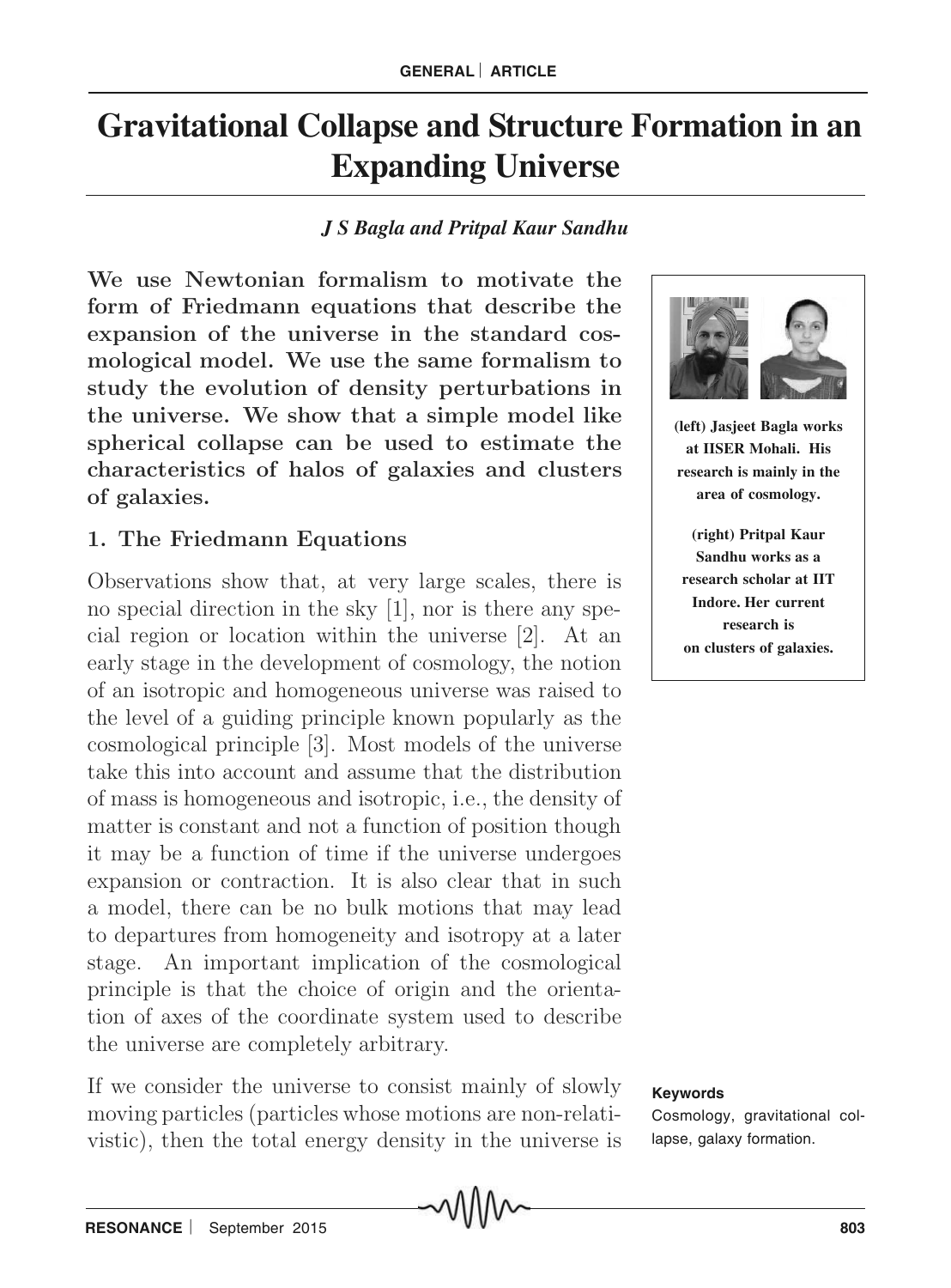dominated by the rest mass energy of these particles and the kinetic energy is a small and sub-dominant contribution. In such a case, the energy density is proportional to the mass density  $\rho$ . It is possible to construct a Newtonian model to describe the evolution of such a universe.

Let us consider an arbitrary origin in the smooth matter distribution, and then study the motion of a thin spherical shell at a distance r from the centre. The equation of motion for the shell is:

$$
\ddot{r} = -\frac{GM}{r^2}.\tag{1}
$$

The shell may expand or contract, but other types of motion such as rotation or shear are not allowed as these lead to the violation of homogeneity and isotropy. The motion of the shell is then conveniently described in comoving coordinates that expand or contract with the universe as a whole. The physical coordinates r are related to the co-moving coordinates as  $\mathbf{r}(t) = a(t)\mathbf{x}$ , where the co-moving coordinates **x** are fixed for a given particle even as the universe expands or contracts. Using this, we can recast (1) as

$$
\frac{\ddot{a}}{a} = -\frac{4}{3}\pi G\rho,\tag{2}
$$

where  $\rho$  is the matter density and is related to the mass enclosed inside the shell at radius r as  $M = 4\pi \rho r^3/3$ . The expansion or contraction of the universe is described by the scale factor  $a(t)$  that increases during expansion and decreases during contraction.

The mass enclosed within the shell remains constant as the matter within the shell remains inside even as the universe expands or contracts. This implies that  $\rho \propto a^{-3}$ and we may write:

$$
\rho(t) = \rho(t_0) \frac{a^3(t_0)}{a^3(t)} = \rho_0 \frac{a_0^3}{a^3}.
$$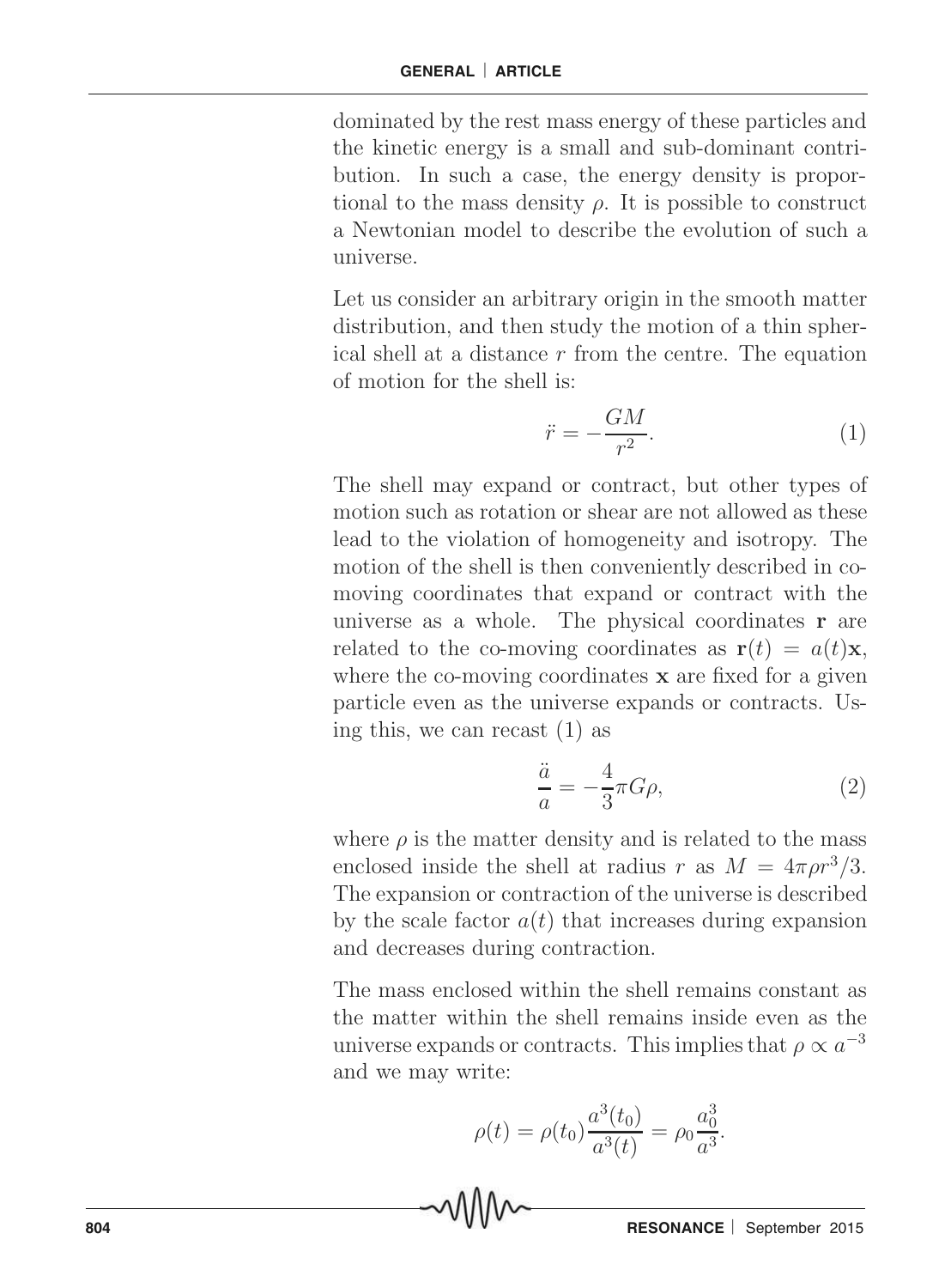We can also use the constancy of mass within the shell to find the first integral of motion from (1):

$$
\left(\frac{\dot{a}}{a}\right)^2 + \frac{k}{a^2} = \frac{8\pi G}{3}\rho.
$$
 (3)

Here,  $k$  is a constant and may be considered equivalent to energy. It is clear that this equation admits three classes of solutions for non-relativistic matter:

- Open universe:  $k < 0$ . The sign of  $\dot{a}$  does not change through the evolution of the universe. An expanding universe continues to expand forever and a contracting universe contracts for ever. In the case of an expanding universe, the scale factor  $a(t)$  increases forever with a rate  $\dot{a}$  that eventually approaches a constant value.
- Flat universe:  $k = 0$ . The comments relating to the unchanging sign of  $\dot{a}$  for the open universe apply here as well. In the case of an expanding universe, the scale factor  $a(t)$  increases forever with a rate that keeps on decelerating.
- Closed universe:  $k > 0$ . In this case, it is possible for the sign of  $\dot{a}$  to change during the course of evolution. The expansion can slow down to a halt and start a collapsing phase. For the converse, we require  $\ddot{a} > 0$  and that is not possible with normal matter (see  $(2)$ ).

Even though we derived (3) and (2) using Newtonian arguments, it turns out that for non-relativistic matter these are also the equations we get in Einstein's general theory of relativity. Equation (3) holds for arbitrary constituents of the universe, even for relativistic constituents, whereas (2) requires a correction in case the constituent has non-negligible pressure. The relativistic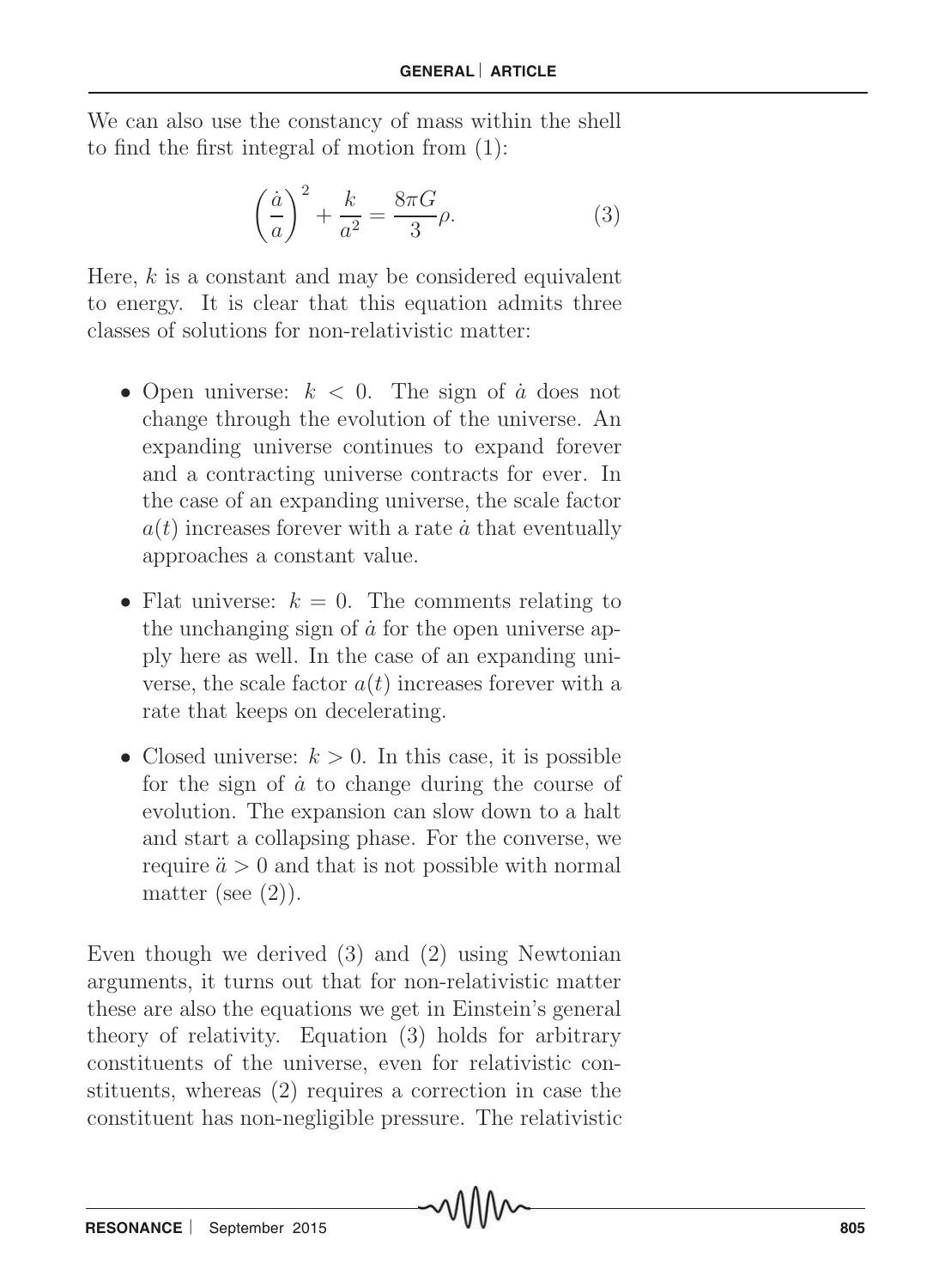form of the equation is:

$$
\frac{\ddot{a}}{a} = -\frac{4}{3}\pi G\left(\rho + 3p\right),\tag{4}
$$

where p is pressure and we have taken  $c = 1$ . The set of Friedmann equations (3) and (4) contains three unknowns and, in general, we need to add another equation in order to solve for all the quantities. The relevant equation here is one that describes the relation between density and pressure for the constituents of the universe. However, here we are concerned mainly with non-relativistic matter and hence, we choose to ignore the pressure term as well as its relation with density.

Observations show that the universe is spatially flat, i.e.,  $k = 0$  is favoured by observations. In this case, the scale factor  $a(t) \propto t^{2/3}$  if the universe contains only nonrelativistic matter<sup>1</sup>. Such a universe is referred to as the Einstein–deSitter model. Observations made towards the end of the twentieth century show that the expansion of the universe is accelerating, which cannot happen in the framework we are using. This is attributed to a form of matter known as 'dark energy'. Thus, the Einstein-de Sittter model is not realistic in the light of present day knowledge. We will go ahead and analyse it anyway, since some of the aspects covered are unchanged. We will, indicate briefly the changes that dark energy make to the results, later on.

## 2. The Clumpy Universe

The universe is not homogeneous and isotropic at small scales. We observe large fluctuations in density – indeed the Earth has an average density of  $5 \frac{\text{g}}{\text{c}}$ , whereas, the average density of the universe is close to  $10^{-30}$  g/cc (see  $Box\ 1$ , (ii)). Our solar system and the Galaxy also represent very large over-densities. In the following discussion we would like to understand how large over-densities can form in a universe that was very smooth at early times.

1 The scale factor can be derived easily in this case by integrating the Friedmann equation (3) with  $\rho = \rho_0 (a_0/a(t))^3$ .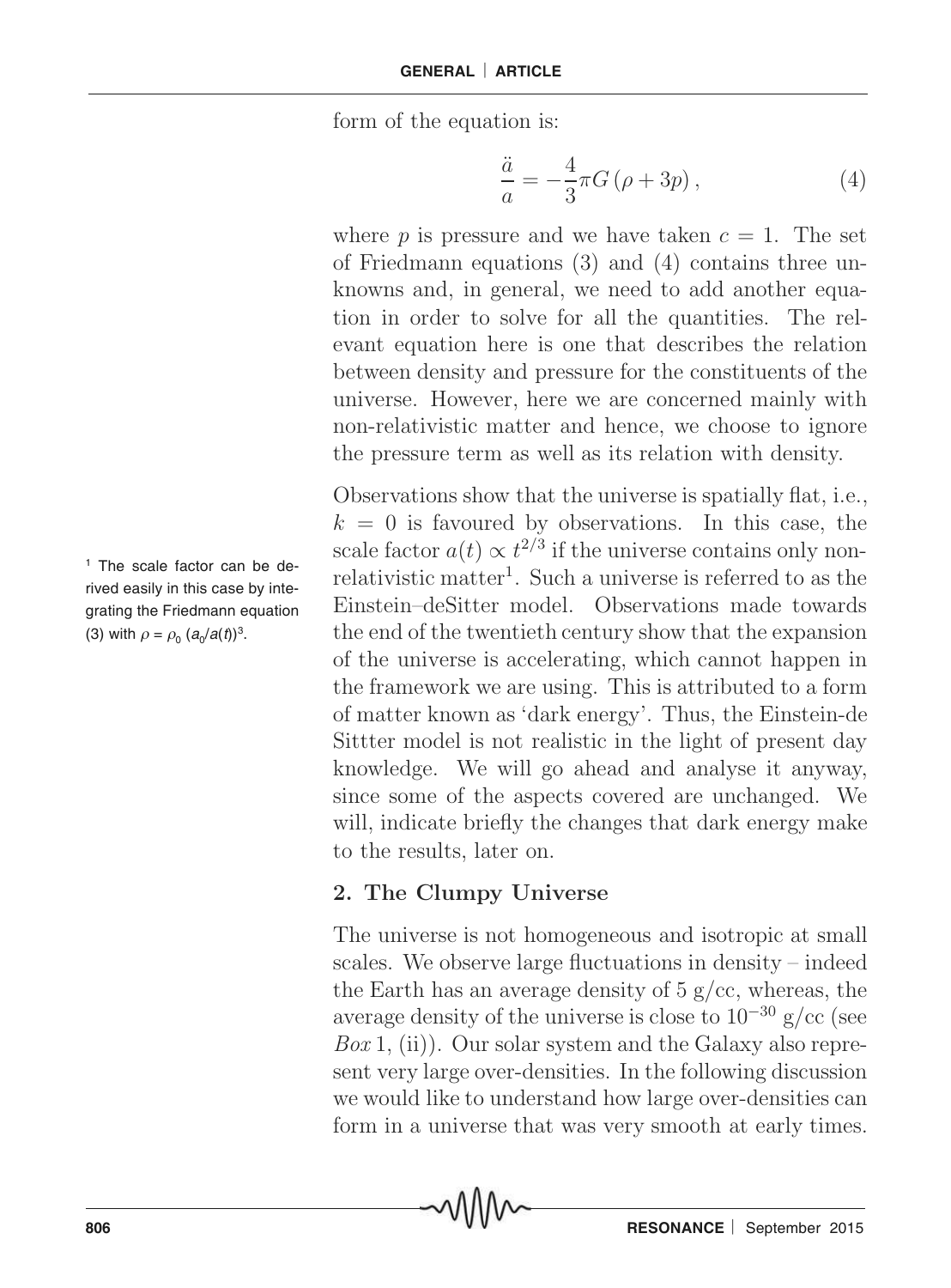### Box 1. Density of the Universe and Hubble's Law

The relation between the co-moving and physical coordinates can be used to derive a relation between the expansion velocity and distance [A], i.e.,  $V = H_0 r$ , where  $H_0$ , the Hubble's constant, is the present value of  $\dot{a}/a$ .

Writing the relation (3) at the present time, we find:

$$
H_0^2 + \frac{k}{a_0^2} = \frac{8\pi G}{3}\rho_0.
$$
 (i)

We see that there is a special value of the present day density  $\rho_0$  for which k vanishes. This is known as the critical density:  $\rho_c = 3H_0^2/8\pi G$ . Observations favour values of  $H_0 \simeq 70 \text{ km/s/Mpc}$  and we get the critical density:

$$
\rho_{\rm c} = \frac{3H_0^2}{8\pi G} \n= 9.2 \times 10^{-25} \text{kg/m}^3 \left(\frac{H_0}{70 \text{km/s/Mpc}}\right)^2 \n\sim 10^{-30} \text{g/cc.}
$$
\n(ii)

[A] J S Bagla, Resonance, Vol.14, p.216, 2009.

Our derivation of Friedmann equations using Newtonian mechanics can be generalised to the study of density perturbations if we assume that the perturbations are spherically symmetric [4]. The introduction of such a perturbation is easier to analyse as it can be shown that matter exterior to the perturbation does not affect its evolution in any way. We note here that the introduction of a spherically symmetric perturbation retains isotropy but removes homogeneity.

## 2.1 Spherical Collapse Model

Consider a spherical region with a constant over-density that is expanding along with the rest of the universe at early times. We assume that the initial over-density is small in magnitude and that the size of the over-dense region is small. Now consider a shell, initially at radius  $r_i$ , which encloses a mass M. It can be shown that mass will remain conserved as the system evolves. The equation of motion is: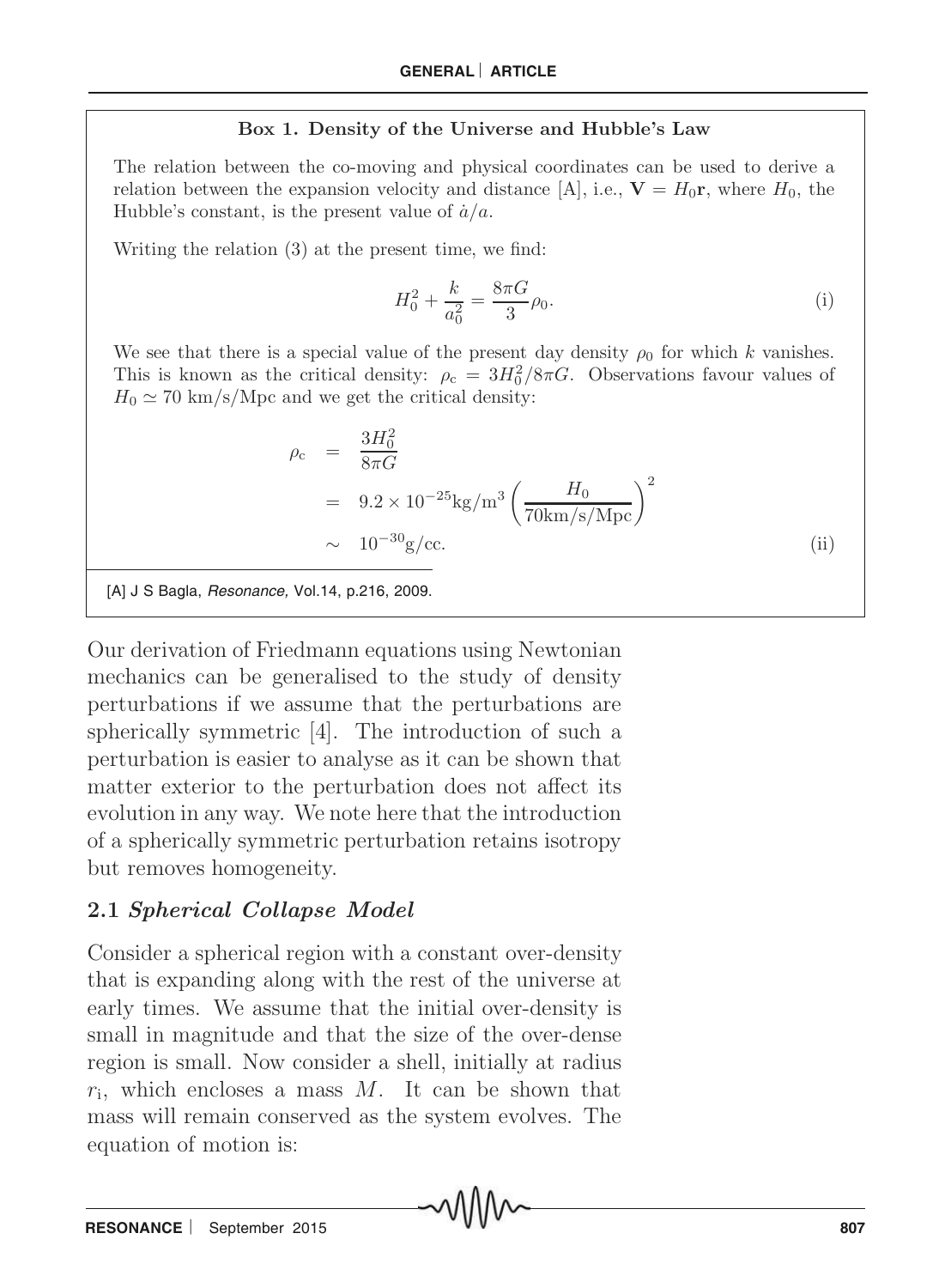$$
\ddot{r} = -\frac{GM}{r^2}.
$$

Using the constancy of mass enclosed we get the first integral of motion:

$$
\frac{\dot{r}^2}{2} = \frac{GM}{r} + E. \tag{5}
$$

The energy E has to be negative for this to be a bound perturbation and we write it explicitly as  $E = -|E|$ . Further, as mentioned above, we assume that the perturbation is taken to be situated in an Einstein–deSitter universe. The energy can be written in terms of initial conditions:

$$
|E| = -\frac{1}{2}\dot{r}_i^2 + \frac{GM}{r_i}
$$
  
\n
$$
= -\frac{1}{2}H_i^2r_i^2 + \frac{4\pi G}{3}\rho_i r_i^2
$$
  
\n
$$
= -\frac{1}{2}H_i^2r_i^2 + \frac{4\pi G}{3}\bar{\rho}_i (1 + \delta_i) r_i^2
$$
  
\n
$$
= \frac{1}{2}H_i^2r_i^2\delta_i.
$$
 (6)

Here,  $r_i$  and  $\dot{r}_i$  are the initial radius and velocity of the shell. We assume that these are related through the Hubble's law  $\dot{r}_i = H_i r_i$  with  $H_i$  as the value of Hubble's parameter at the initial time.  $\rho_i = \bar{\rho}_i (1 + \delta_i)$  is the density of the perturbation and is related to the average density  $\bar{\rho}_i$  and density contrast  $\delta_i$ . Qualitatively, we can see that as compared to the Einstein–deSitter universe, the expansion rate of the shell within the over-dense region slows down at a faster rate until it comes to a halt and then begins to recollapse. The slower expansion leads to a relative increase in the density within the shell as compared to the background universe. At the stage when its radius is maximum, we have  $|E| = GM/r_{\text{max}}$ and hence,  $r_{\text{max}} = r_i (1 + \delta_i) / \delta_i \simeq r_i / \delta_i$ .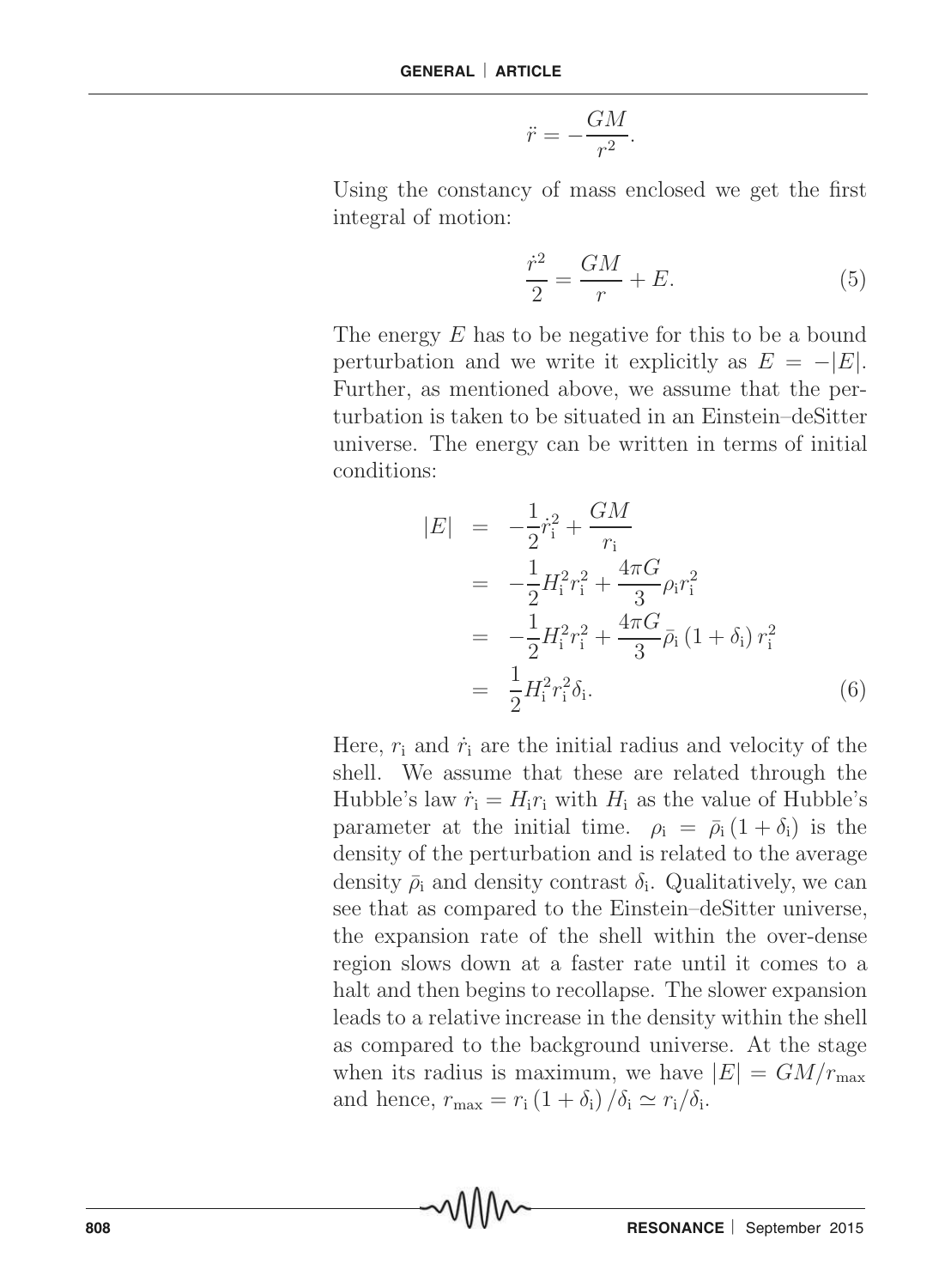The solution to (5) can be written in a parametric form:

$$
r = \frac{r_{\text{max}}}{2}(1 - \cos \theta),
$$
  
\n
$$
t = \frac{1}{2H_{\text{i}}\delta_{\text{i}}^{3/2}}(\theta - \sin \theta),
$$
\n(7)

where we have assumed that  $\delta_i \ll 1$ . This is obtained by integrating  $(5)$  and substituting for r. We note that the characteristic collapse time for the perturbation is  $H_i/\delta_i^{3/2}$  and is smaller for perturbations with a larger initial density contrast. This implies that if we have a perturbation where density contrast decreases as we go to larger radii, the inner shells collapse first and outer regions collapse later<sup>2</sup>.

It is interesting to note that the characteristic collapse time is fairly long – indeed it is of the same order as the age of the universe. In contrast, the collapse of a perturbation of similar density in a static universe is about  $\delta_i^{3/2}$  times smaller, i.e., for a  $\delta_i \simeq 10^{-2}$ , the difference is three orders of magnitude if we consider perturbations with the same density. Thus, the expansion of the universe slows down the collapse of perturbations by a significant amount and as a result, the growth of density perturbations in an expanding universe is a very slow process as compared to its counterpart in a static background.

The solution given above is cyclic in nature where shells collapse to the centre and then rebound to the same amplitude in the other direction. However, it is obvious that most perturbations do not have spherical symmetry. It can also be shown that any departures from spherical symmetry grow rapidly during collapse. Hence, our estimation is likely to deviate more and more from the collapse of real perturbations at late times. We can capture the physics of key stages during further collapse by realising that in the collapsing phase where deviations from a symmetric initial condition grow rapidly,

<sup>2</sup> In such a case, the density contrast  $\delta_{\sf i}$  needs to be replaced by a corresponding volume averaged quantity in (7).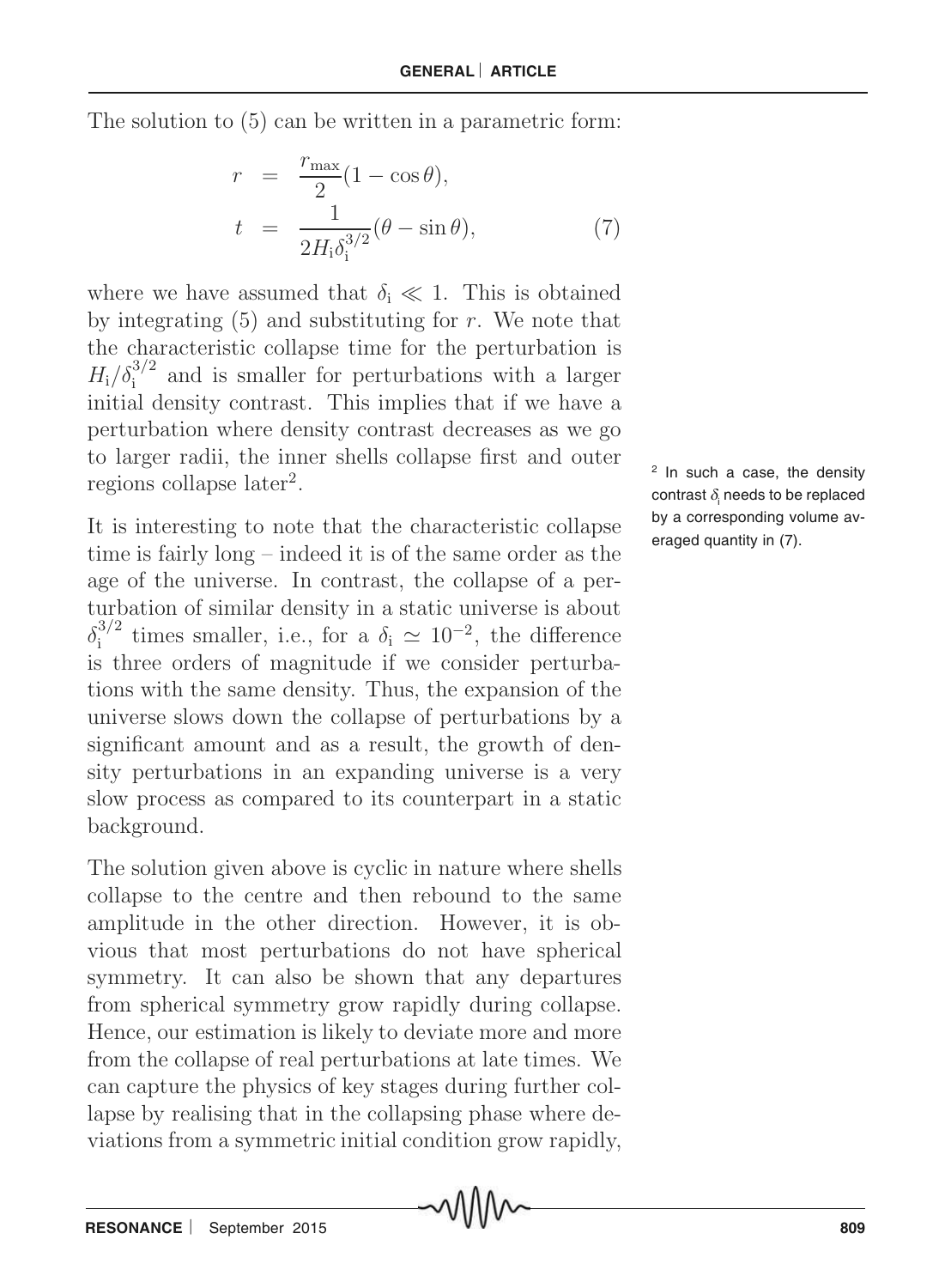violent relaxation [5] is likely to play an important role to bring the system close to an equilibrium state in a very short time.

In equilibrium state for self-gravitating systems, the virial theorem dictates that we must have  $2K + U = 0$ , where K is the kinetic energy and U is the potential energy of the system. This can be rephrased as  $2K + U =$  $2E - U = 0$ , and therefore  $|E| = GM/2r_{\text{vir}}$ , where  $r_{\text{vir}}$ is the radius of the system after it has reached virial equilibrium<sup>3</sup> . Comparing this with the value of energy at the time when the system is at its maximum radius  $r_{\text{max}}$ , we find that  $r_{\text{vir}} = r_{\text{max}}/2$ . Thus, the system relaxes to equilibrium at half the radius of maximum expansion and after this we do not expect its size to change, whereas, the universe will continue to expand.

The density contrast for the matter contained within the shell can be written in the following form at any given time:

$$
1 + \delta = \frac{\rho}{\bar{\rho}} = \frac{3M/4\pi r^3}{\bar{\rho}}.
$$
 (8)

For the Einstein–deSitter universe, we have:

$$
H^2 = \frac{8\pi G}{3}\bar{\rho},
$$

where,  $H = \dot{a}/a$  is the Hubble parameter. Using the fact that  $a \propto t^{2/3}$  in this case, we have  $H = 2/3t$ . This gives:

$$
\bar{\rho} = \frac{1}{6\pi G t^2}.\tag{9}
$$

Therefore,

$$
1 + \delta = \frac{9GMt^2}{2r^3} = \frac{9}{2} \frac{(\theta - \sin \theta)^2}{(1 - \cos \theta)^3}
$$

The perturbation has a density contrast of  $9\pi^2/16-1=$ 4.55 at the time of maximum expansion.

<sup>3</sup> Virial equilibrium is a dynamical equilibrium for a system of particles interacting with each other. It can be shown that, for gravitational interaction, this implies that twice the kinetic energy is equal in magnitude to the potential energy and that these two have opposite signs.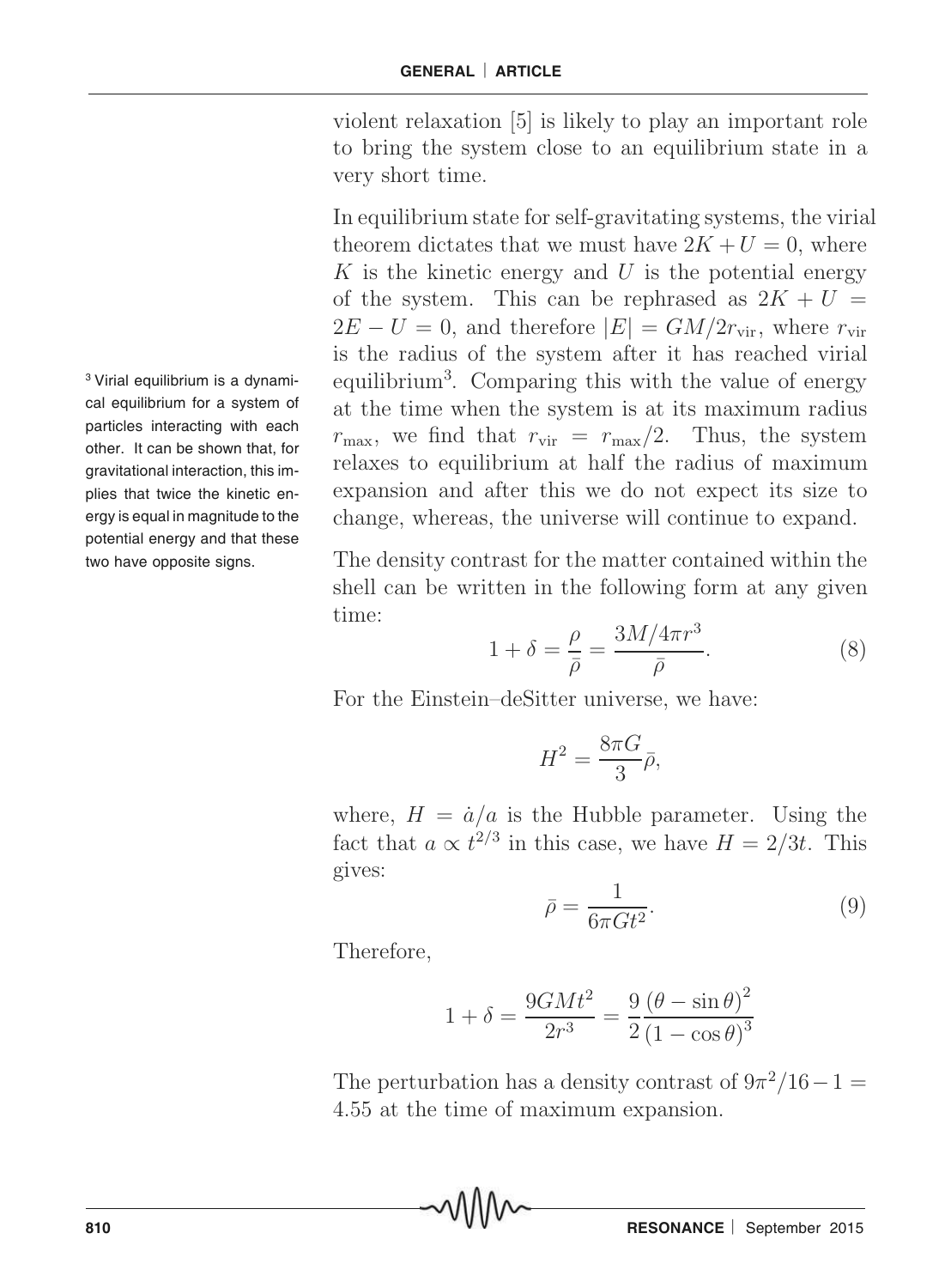As discussed above, the perturbation is expected to take one crossing time<sup>4</sup> beyond the stage of maximum expansion to reach close to dynamical equilibrium. Thus, it requires time  $t(\theta = \pi)$  to reach virial equilibrium from the stage of maximum expansion. We have already found that the radius at virial equilibrium is half of the radius at maximum expansion. Using these in (8) and (9), we find that the density contrast at the time it reaches equilibrium is 168. Thus, the typical over-density of a collapsed virialised halo is 168, i.e., average density inside virialised halos is 168 times the average density of the universe at the time of collapse. Note that for this second calculation we do not use the last equality, as the parametric solution for  $r$  is invalid in this regime. The parameteric solution and the expected behaviour after virialization is illustrated in Figure 1.

The density of the halo remains constant once it reaches virial equilibrium but the density contrast continues to increase as the average density of the universe continues to decrease.

The discussion so far has focused on the evolution of the perturbation due to gravitational interaction. It is interesting to ask as to what happens to gases during



4 Crossing time is the time taken by a typical constituent to cross the system under consideration. In the present context, this is equal to the time taken for the shell to go from maximum displacement to the origin.

**Figure 1.** This figure illustrates the parameteric solution for spherical collapse in an Einstein–deSitter universe. The solid curve shows the solution for a shell with an initial density contrast  $\delta_i$  = 0.01, the dashed curve is for  $\delta_{\rm i}$  = 0.005, and, the dotdashed curve is for the background universe, i.e., for  $\delta_i$  = 0. It can be seen that a smaller initial density contrast leads to a longer time scale for collapse. The parametric solution implies continued oscillations whereas we expect the collapsing perturbation to reach virial equilibrium. The horizontal lines indicate the expected virial radius for the corresponding curves. These lines start at the time when the halo is expected to virialize.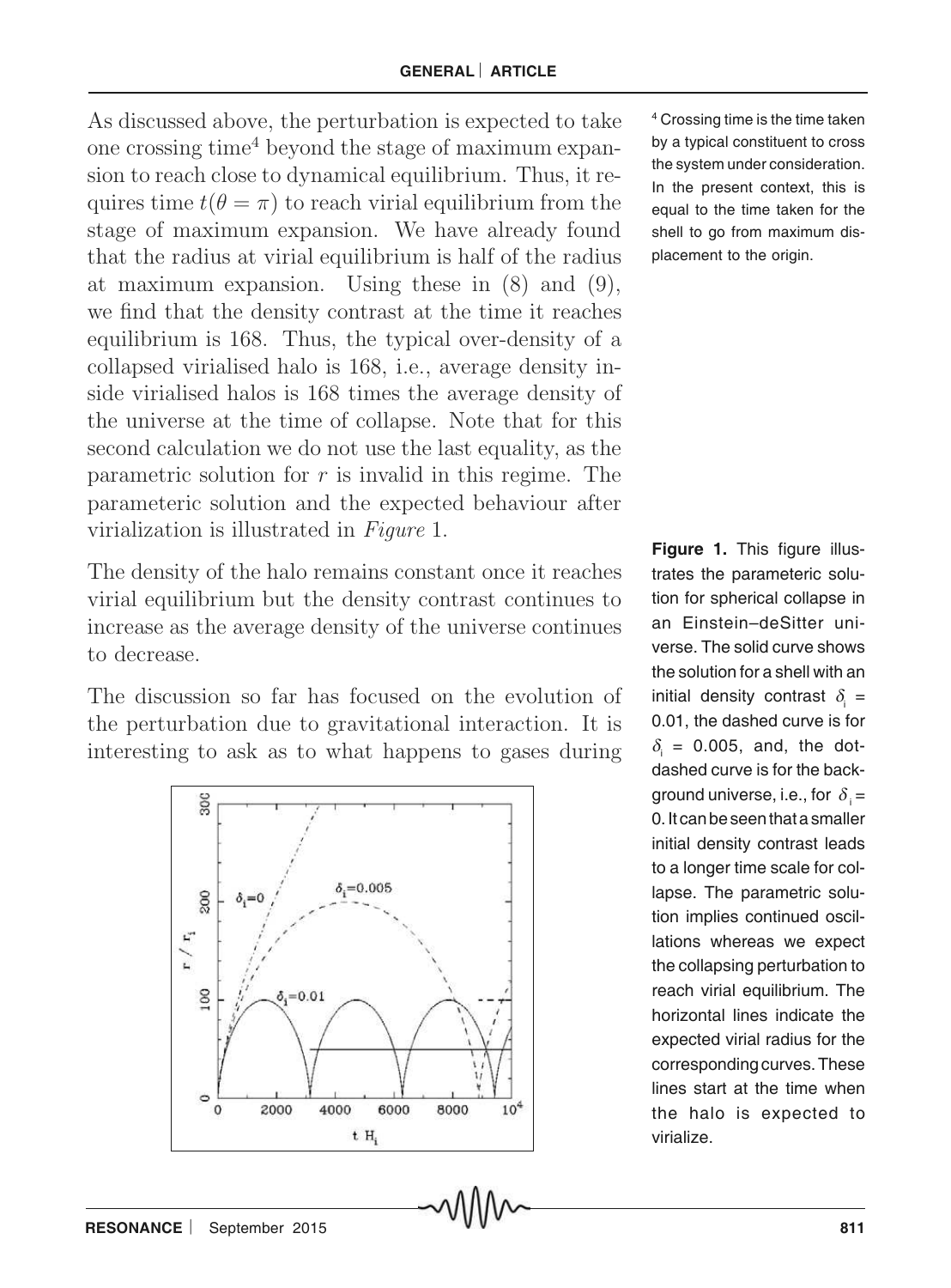5 The perturbation expands from an initial value of  $r_{\scriptscriptstyle{f}}$  to  $r_{\scriptscriptstyle{max}}$  =  $r/\delta_{\scriptscriptstyle{f}}$ As  $\delta_{\vec{\mathcal{j}}}<$  1, it is clear that  $r_{\text{max}}$ >> $r_{\vec{\mathcal{j}}}$ On the other hand, the shell collapses only by a factor of 2 from  $r_{\text{max}}$  to  $r_{\text{vir}}$ . Overall, the effect during gravitational collapse of the system is an expansion. Therefore, we do not expect heating due to compression in gravitational collapse.

the evolution of the perturbation. As the perturbation expands with the universe, clearly gases must cool, and there should be some heating as the perturbation collapses after reaching maximum radius. An implicit assumption here is that the entire evolution is adiabatic and that the gases do not gain or loose energy to any external source or sink. As the expansion of the perturbation is the dominant scaling as compared to compression by a factor of two during collapse, it is clear that the temperature of gases is not very high<sup>5</sup>.

If we assume that after collapse, gas inside the virialised halo is supported by thermal pressure, then we can estimate the temperature of gas using the expression for virial equilibrium, and by recognising that the kinetic energy of gas is related to its temperature. If the gas temperature is lower than this virial temperature  $T_{\text{vir}}$ , then the gas must collapse towards the centre of the halo and heat up until the pressure is strong enough to provide the required support. We have:

$$
K=\langle \frac{1}{2}mv^2 \rangle = \frac{3}{2}k_{\rm B}T_{\rm vir} = \frac{GMm}{2r_{\rm vir}}
$$

with  $k_{\rm B}$  the Boltzmann constant and  $T_{\rm vir}$  as the temperature in virial equilibrium for a halo of mass M and radius  $r_{\rm vir}$ . Thus,

$$
T_{\rm vir} = \frac{3GMm}{r_{\rm vir}k_{\rm B}} \simeq 10^7 {\rm K} \left(\frac{M}{10^{12}M_\odot}\right) \left(\frac{r_{\rm vir}}{100{\rm kpc}}\right)^{-1},
$$

where  $M_{\odot} = 2 \times 10^{30}$  is the mass of the Sun and 1 kpc =  $3.08 \times 10^{19}$  m. Thus, the gas in the halo of a collapsed object like our Galaxy is expected to be very hot.

The question that naturally arises is how does the gas heat up to such a high temperature when we expect the infalling gas to be cold? The answer to this puzzle lies in the formation of shocks near the virial radius. The speed of the infalling gas as it nears the virial radius is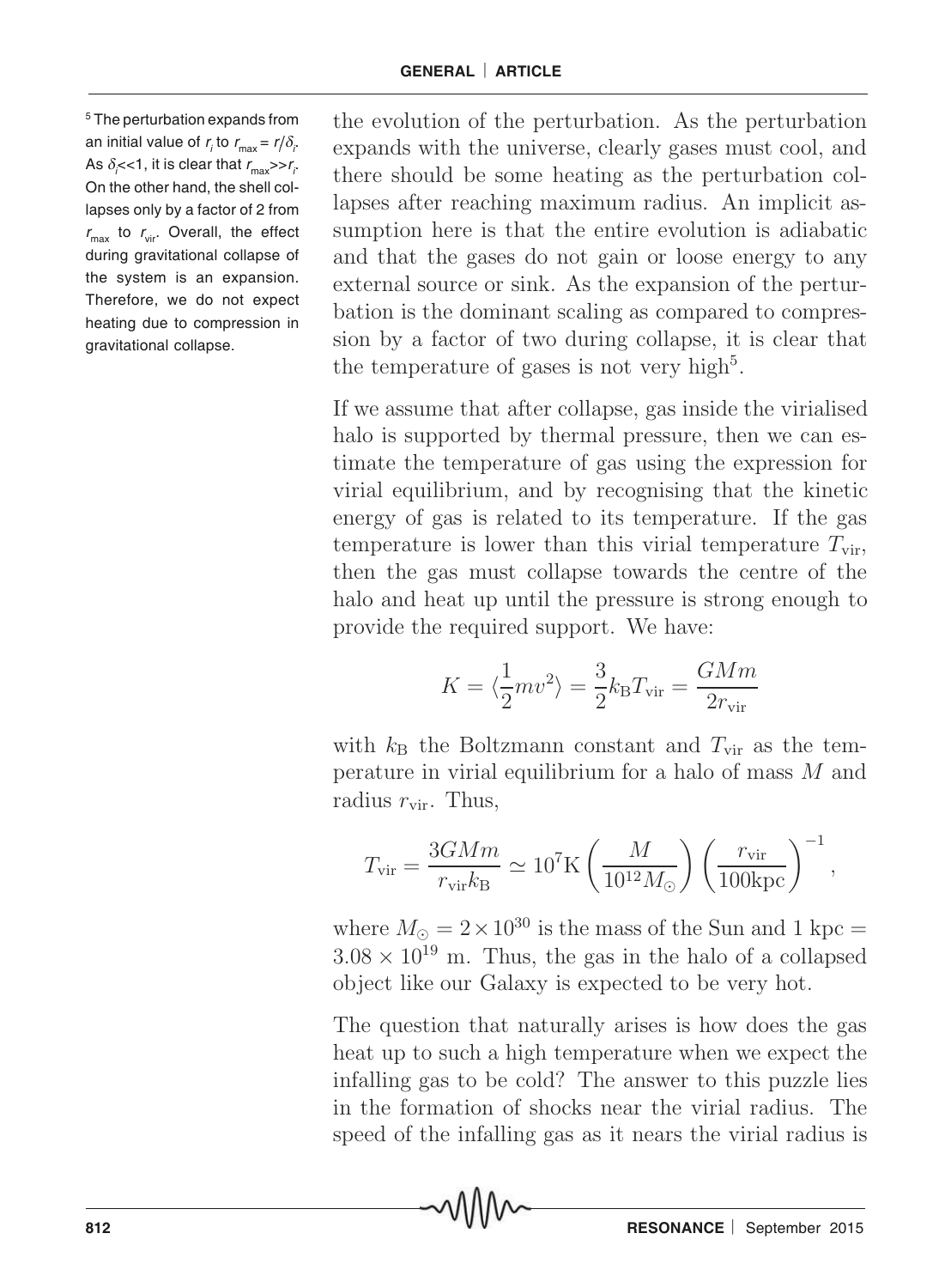$\dot{r} = \sqrt{GM/r_{\rm vir}}$  and for large masses this is significantly higher than the speed of sound. Thus, the infalling gas shocks as it collapses onto material that collapsed earlier and is already in equilibrium. It can be shown that shock heating takes the temperature of the gas fairly close to  $T_{\text{vir}}$ . Using the jump conditions<sup>6</sup> for shock we get [6]

$$
T_2 = \frac{3}{16} T_{\text{vir}} + \mathcal{O}(T_1).
$$

Here,  $T_1$  is the temperature of infalling gas before it reaches the shock and  $T_2$  is the post-shock temperature. If  $T_{\text{vir}} \gg T_1$  then we get  $T_2 = \frac{3T_{\text{vir}}}{16}$  and hence the infalling gas is heated almost to the virial temperature of the halo by shock heating. Other processes may lead to a further increase in the temperature of gas in a halo.

## 3. Summary

In this article, we have reviewed the spherical collapse model and shown how we may model non-linear gravitational collapse in an expanding universe. We have highlighted the fact that the expansion of the universe slows down the collapse of perturbations by a large factor. Further, we have shown that at least in the Einstein– deSitter universe, the over-density of the collapsing perturbation has characteristic values at the time when it reaches maximum radius and the time when it reaches virial equilibrium.

Using junction conditions for shock heating in the last stages of collapse, we were able to demonstrate that the gas is indeed heated to temperatures in the vicinity of the virial temperature of halos.

As an application of the spherical collapse model, we calculated quantities of interest for an isothermal halo and discussed its implications for the formation of galaxies (see  $Box 2$ ).

Processes follow the same pattern in case of a universe with dark energy, with a well-defined epoch of maxi-

6 Macroscopic quantities such as density, pressure and temperature are discontinuous across a shock. We can use conservation of mass, momentum and energy as matter crosses the shock to relate the values of density, pressure and temperature across a shock. Such relations are known as junction or jump conditions.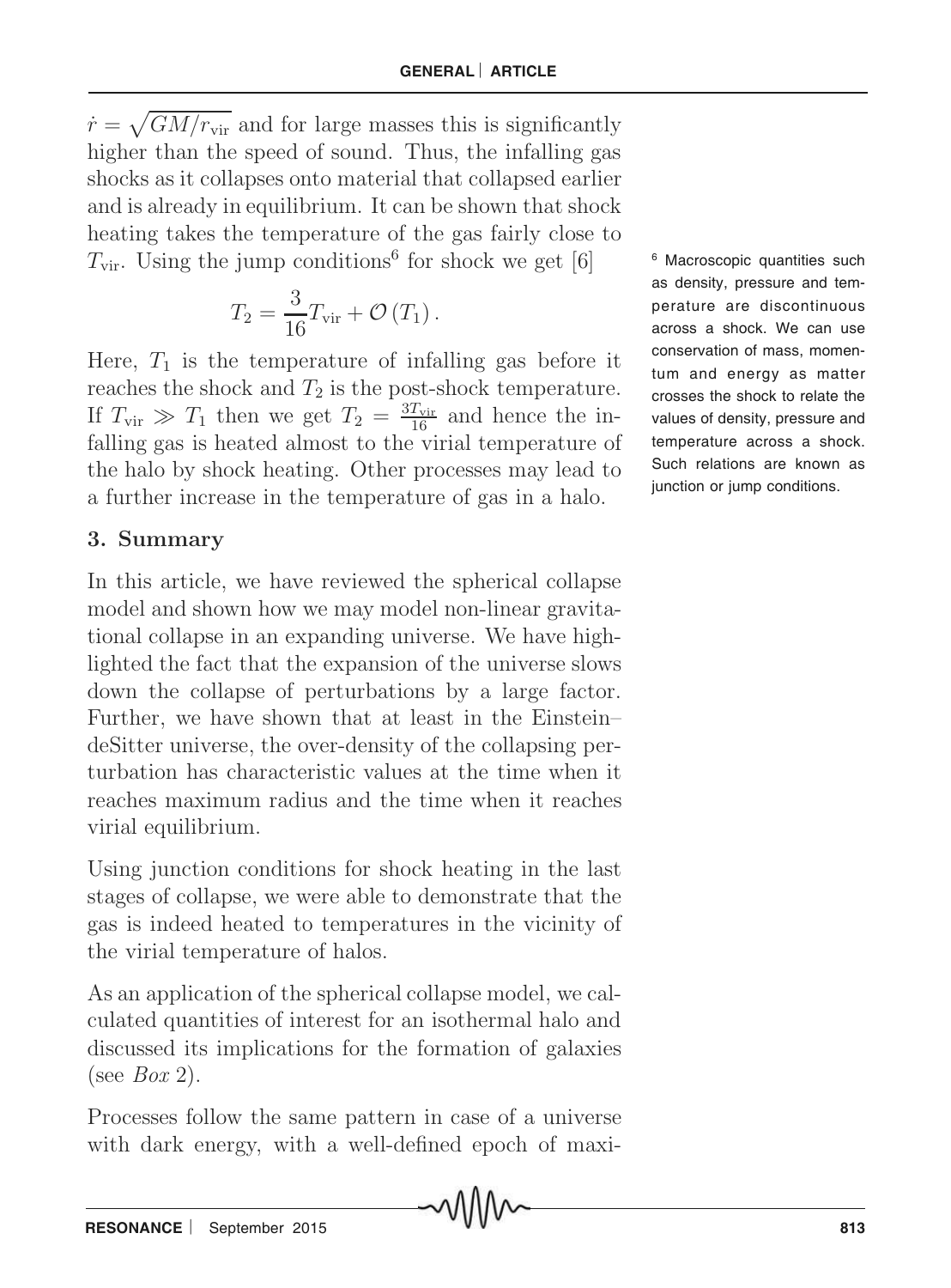#### Box 2. Isothermal Sphere

An isothermal sphere is a halo with density profile  $\varrho(r) \propto r^{-2}$ . Halos with this density profile are of interest as this leads to flat rotation curves. Isothermal halos are also an equilibrium configuration  $[A, B, C]$ . Lastly, the comparison with universal density profile derived from cosmological N-Body simulations suggests that halos have this density profile in the vicinity of the virial radius [D], and therefore, we may use it as a simple and useful approximation for analytic estimates.

We may formally write the density of the (singular) isothermal sphere as:

$$
\varrho(r) = \varrho(r_{\rm vir}) \left(\frac{r_{\rm vir}}{r}\right)^2.
$$

Here,  $r_{\text{vir}}$  is the virial radius and  $\rho(r_{\text{vir}})$  is the density at this scale. The mass enclosed within the virial radius is:

$$
M_{\rm vir} = \int\limits_{0}^{r_{\rm vir}} 4\pi r^2 \varrho(r) dr = 4\pi \varrho(r_{\rm vir}) r_{\rm vir}^3.
$$

The average density within the virial radius is then:

$$
\varrho_{av} = \frac{3M_{\rm vir}}{4\pi r_{\rm vir}^3} = 3\varrho(r_{\rm vir}).
$$

We have seen in the discussion on virialised halos that the average over-density at the virial radius must be equal to  $\Delta = 18\pi^2$  at the time of virialisation in an Einstein–deSitter universe. Thus,

$$
\varrho_{av} = \frac{3M_{\rm vir}}{4\pi r_{\rm vir}^3} = 3\varrho(r_{\rm vir}) = \Delta\varrho_c(z_c) = \Delta\varrho_c(1+z_c)^3.
$$

Here,  $\varrho_c(z_c)$  is the critical density at the redshift  $z_c$  when the halo collapsed and  $\varrho_c$  is the critical density at present time. Thus,  $M_{\text{vir}} = 4\pi \Delta \varrho_c (1 + z_c)^3 r_{\text{vir}}^3 / 3$ , and  $M(r) =$  $4\pi\Delta\varrho_c(1+z_c)^3r_{\text{vir}}^2r/3.$ 

From here, we get the circular velocity as:

$$
v_c^2 = \frac{GM}{r} = 4G\pi\Delta\varrho_c(1+z_c)^3 r_{\rm vir}^2/3 = \frac{H_0^2}{2}\Delta(1+z_c)^3 r_{\rm vir}^2.
$$

Halos of a given mass that collapse at higher redshift are more compact and have a higher circular velocity.

[A] J H Jeans, RSPTA, 199, 1, 1902.

- [B] S Chandrasekhar, RvMP, 15, 1, 1943.
- [C] T Padmanabhan, PhR, 188, 285, 1990.
- [D] J F Navarro, C S Frenk, S D M White, ApJ, 490, 493, 1997.